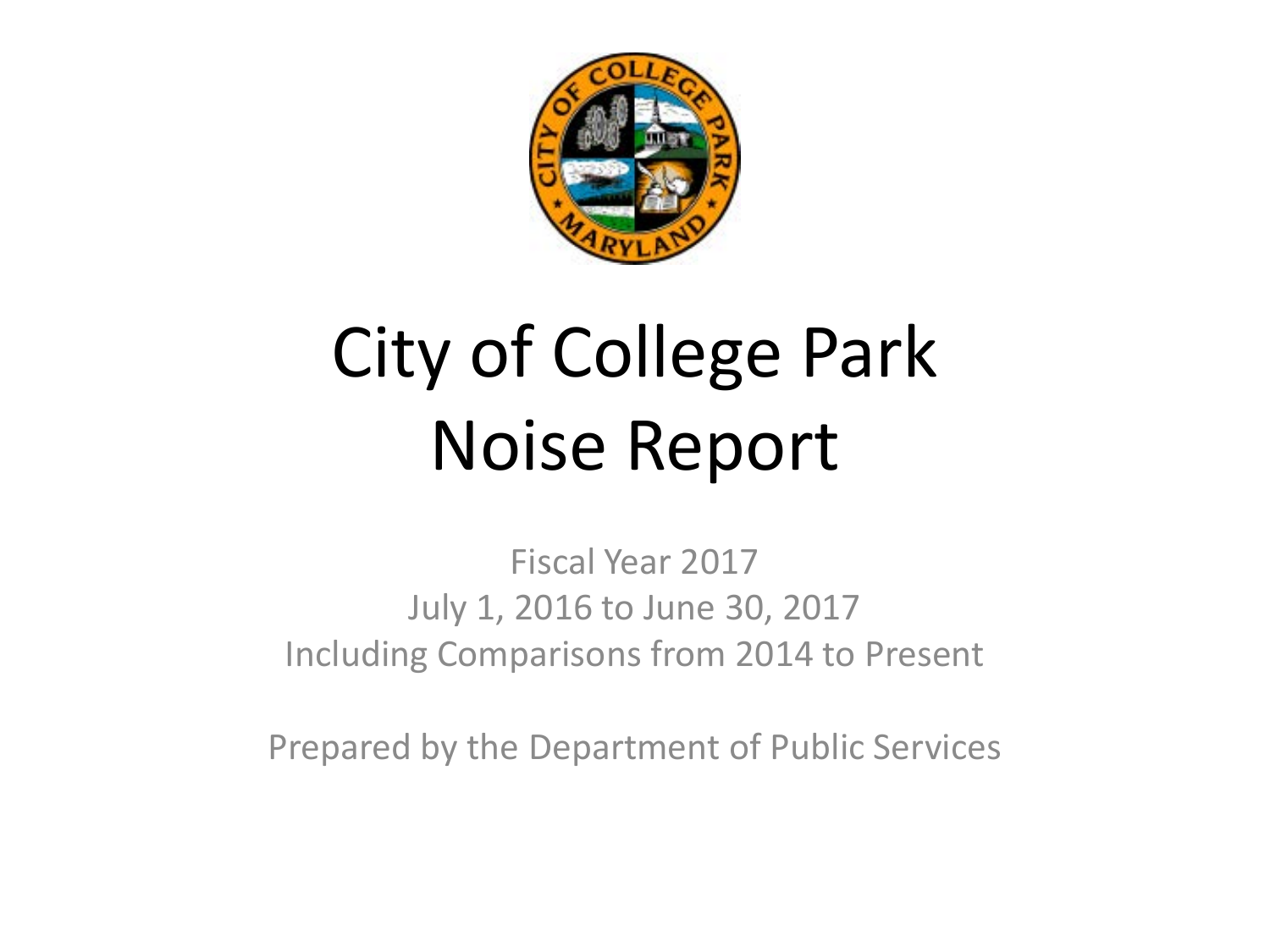## **Calls to the Hotline Fiscal Year 2017**

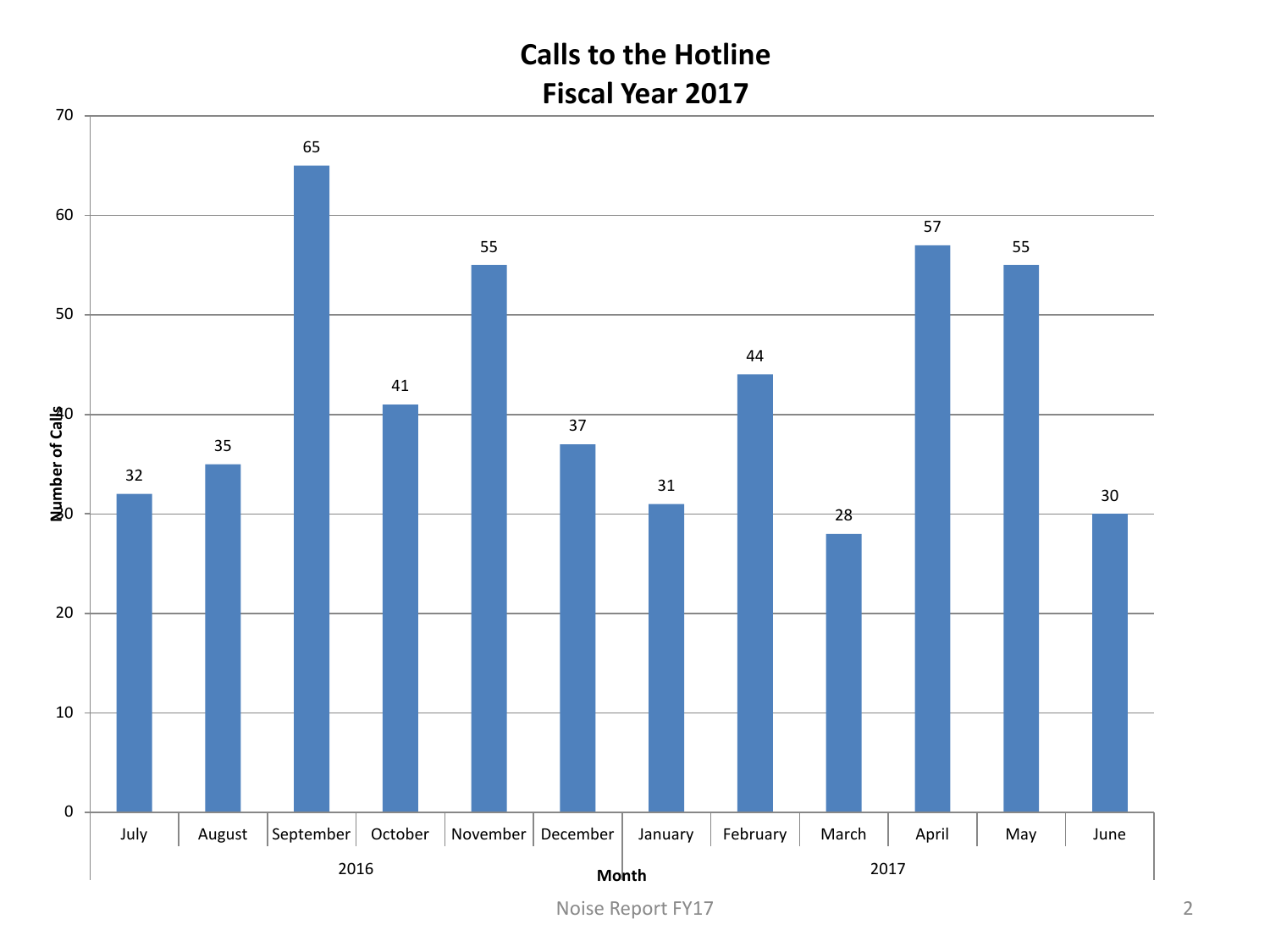#### **Warnings and Municipal Infractions Issued Fiscal Year 2017**



**Month**

Noise Report FY17 3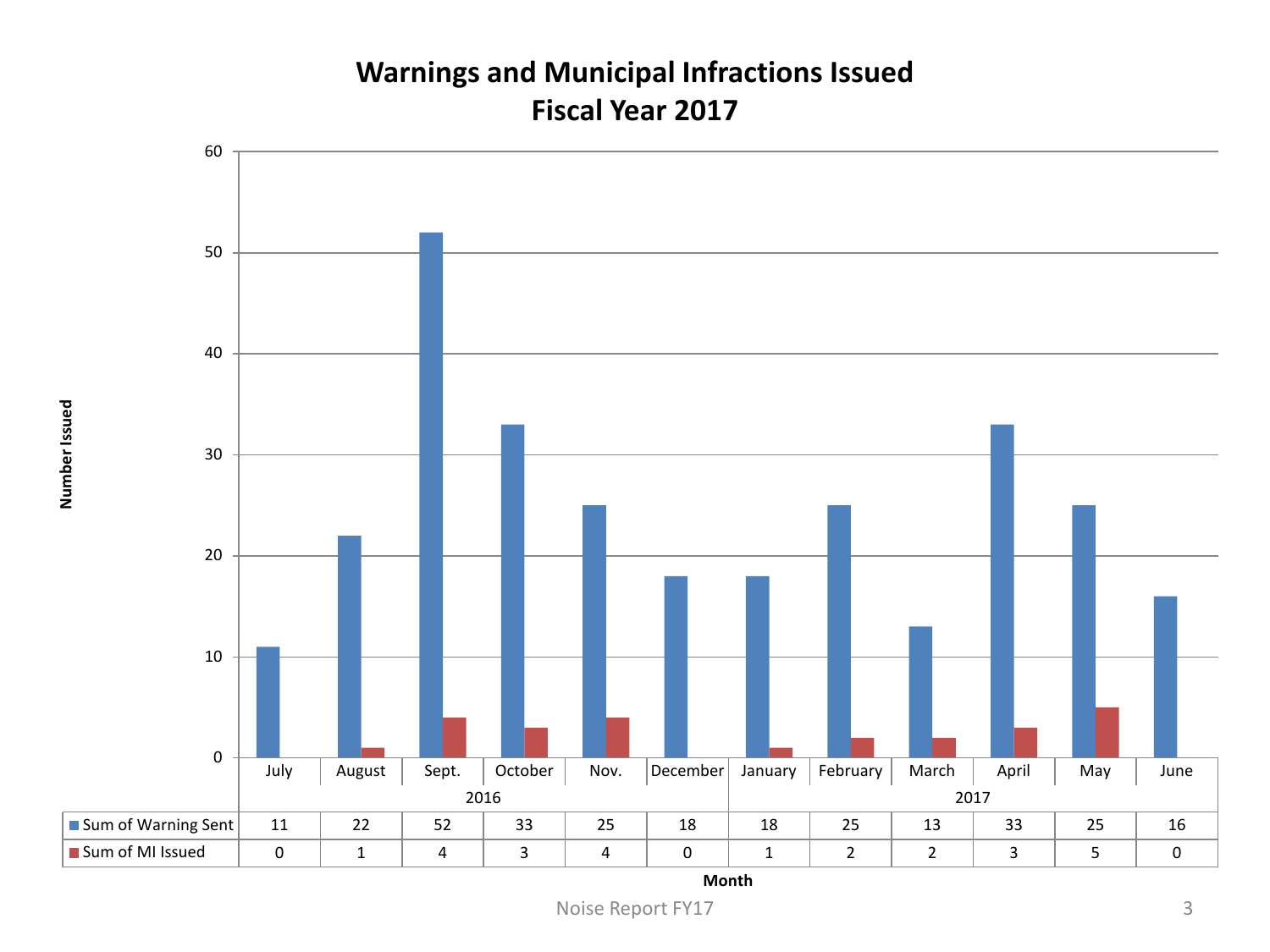## **Calls to Hotline July**



**Number of Calls**

Number of Calls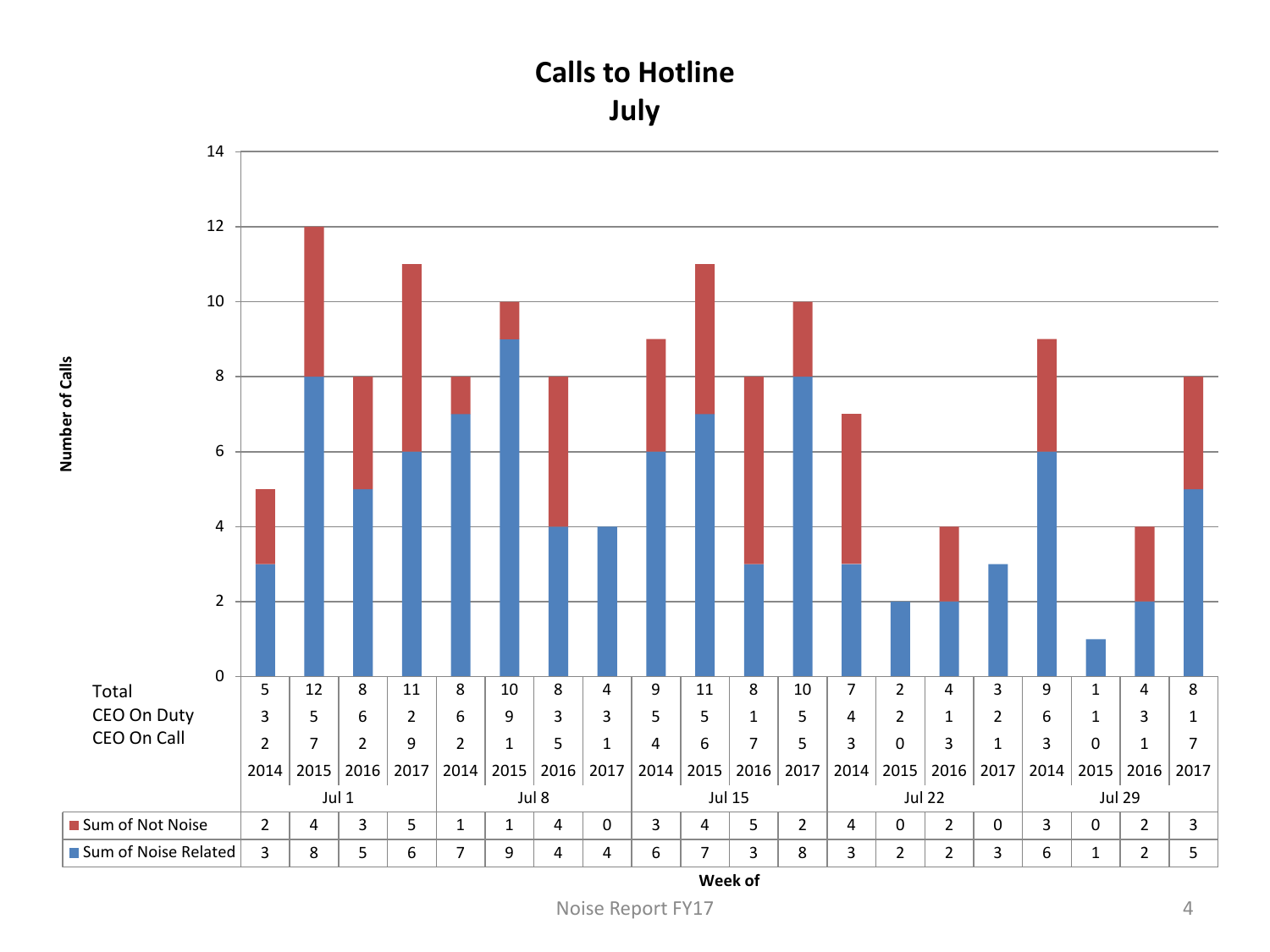## **Calls to Hotline August**

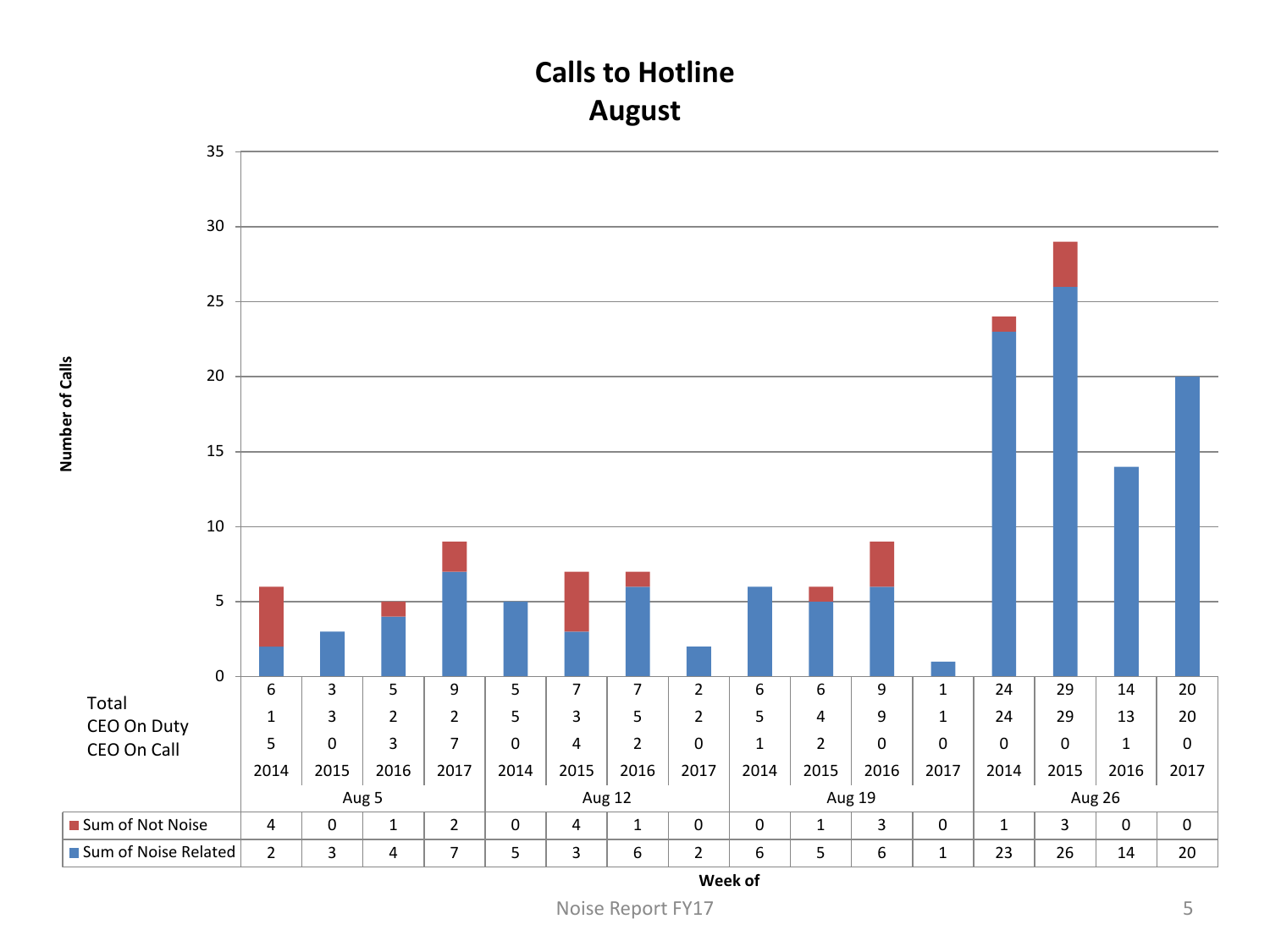## **Calls to Hotline September**



**Number of Calls**

Number of Calls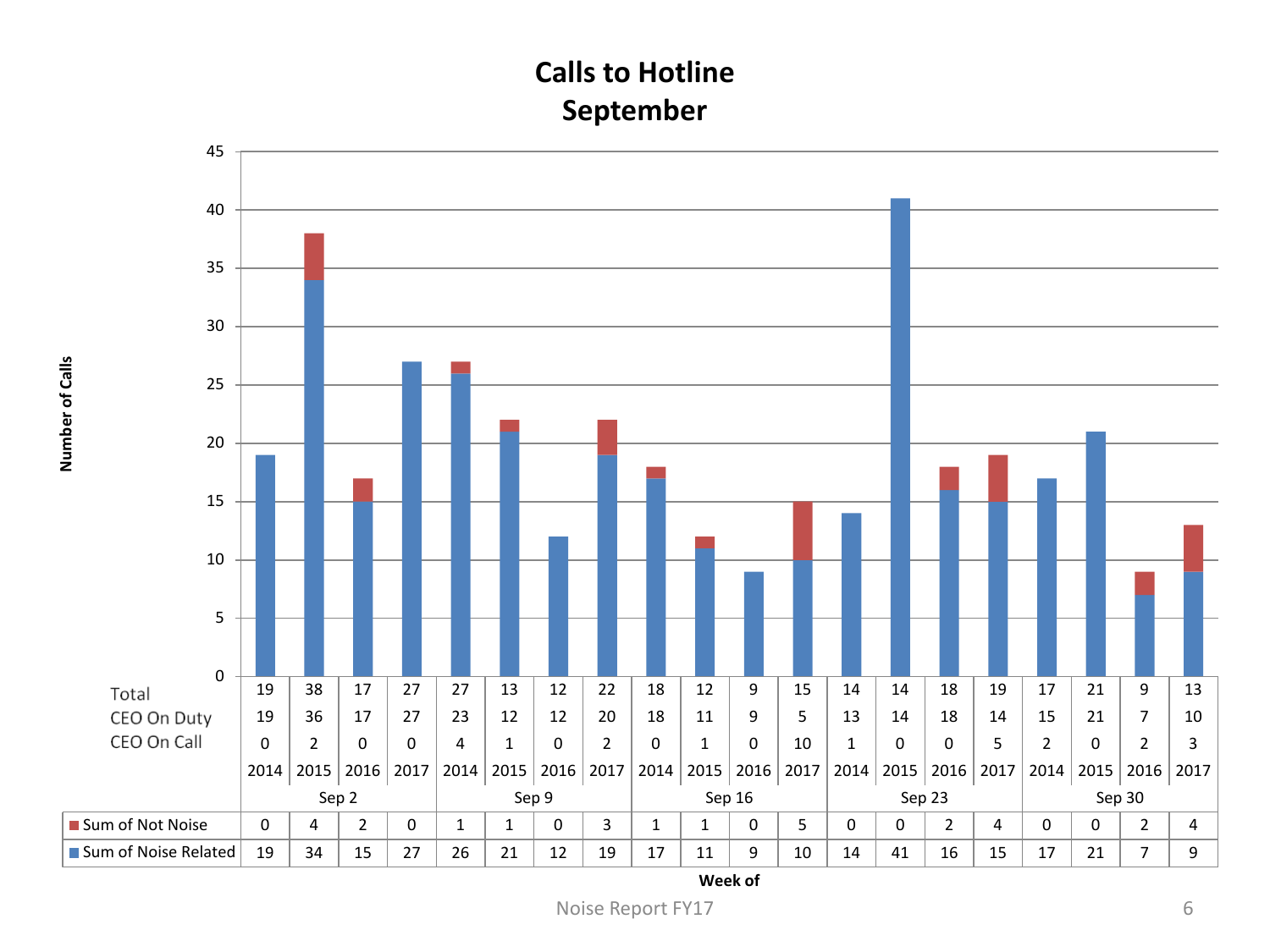## **Calls to Hotline October**

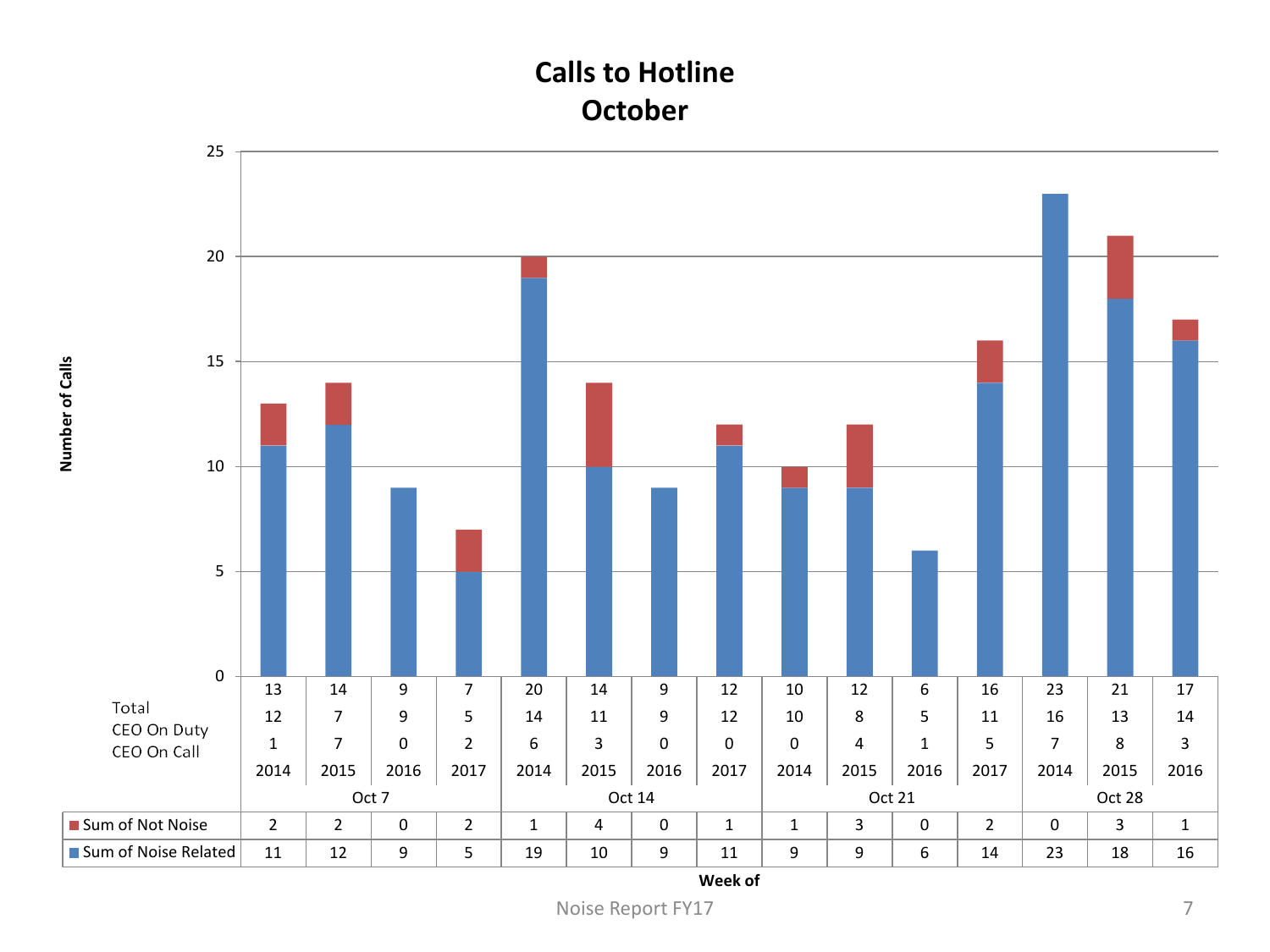## **Calls to Hotline November**



**Number of Calls**

Number of Calls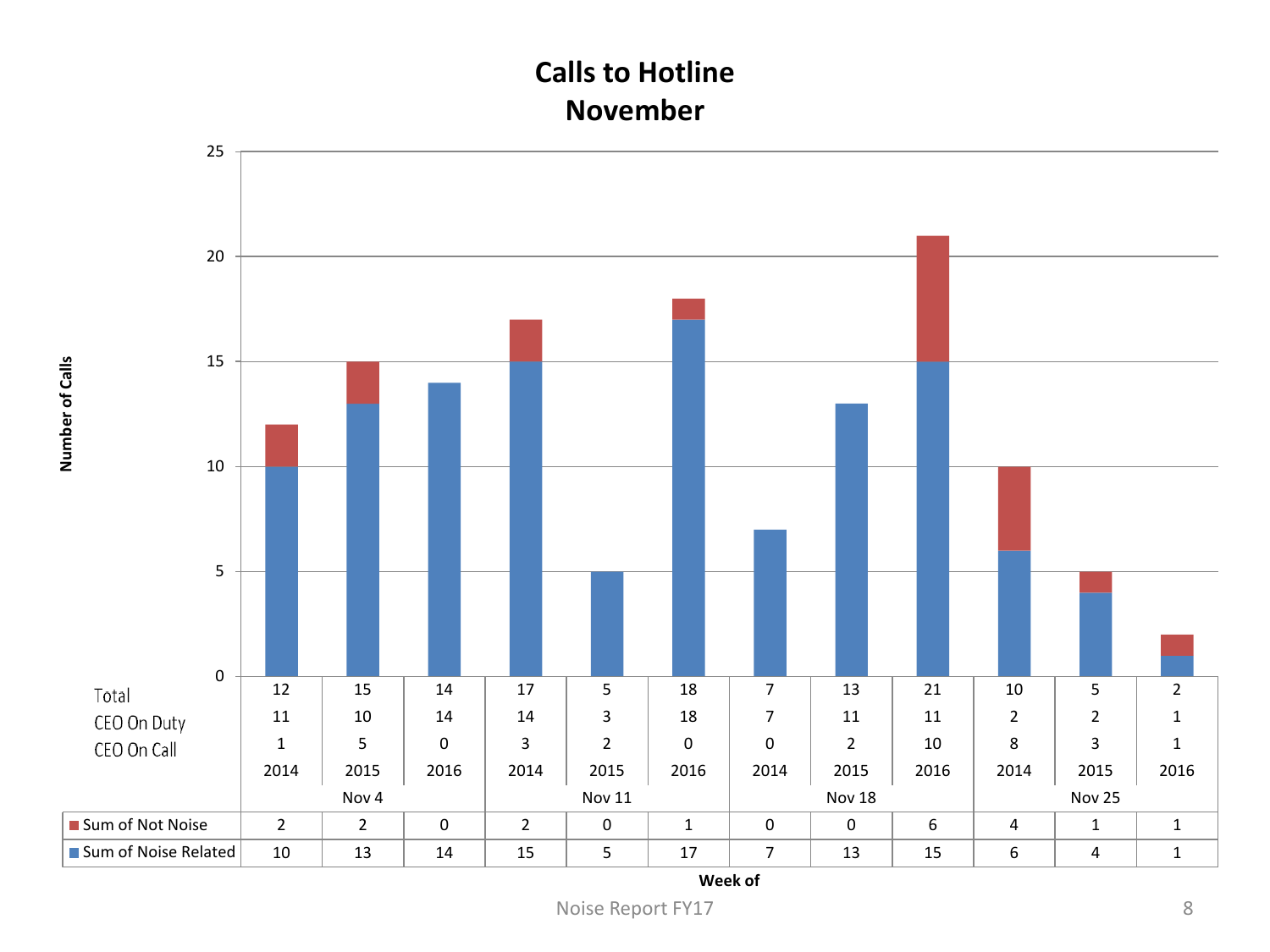## **Calls to Hotline December**



**Number of Calls**

Number of Calls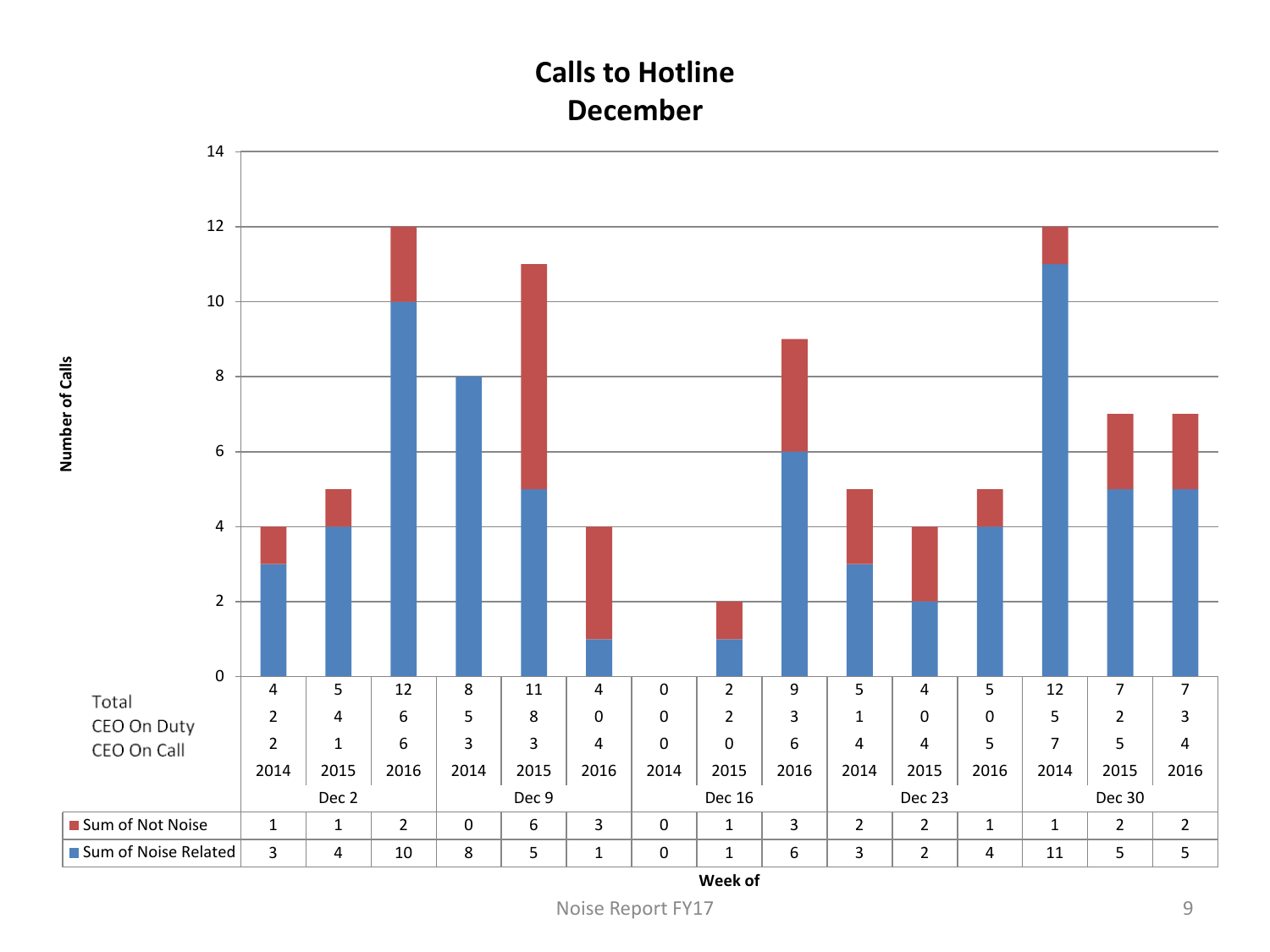## **Calls to Hotline January**



**Number of Calls**

Number of Calls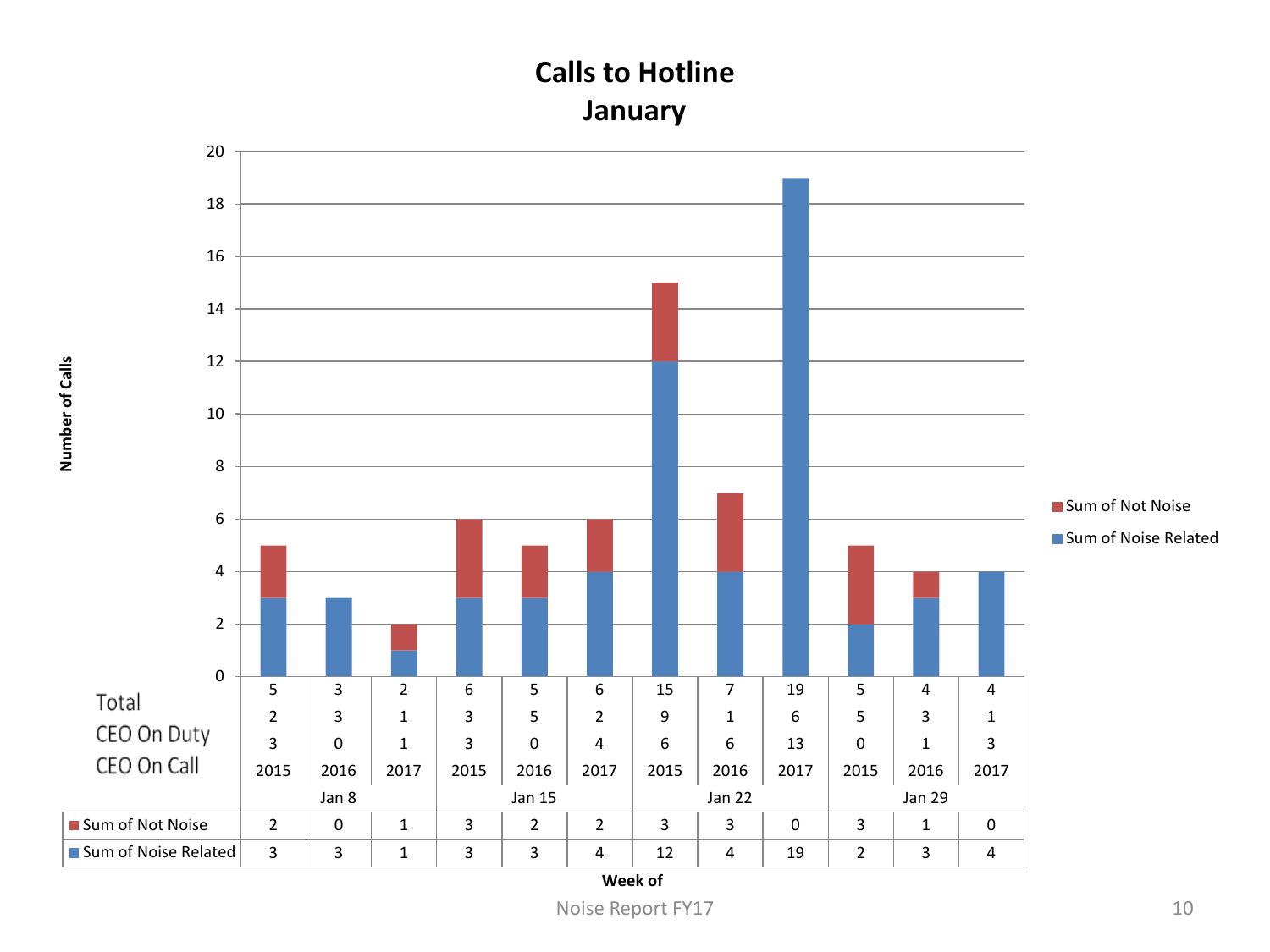## **Calls t Hotline February**



**Number of Calls**

Number of Calls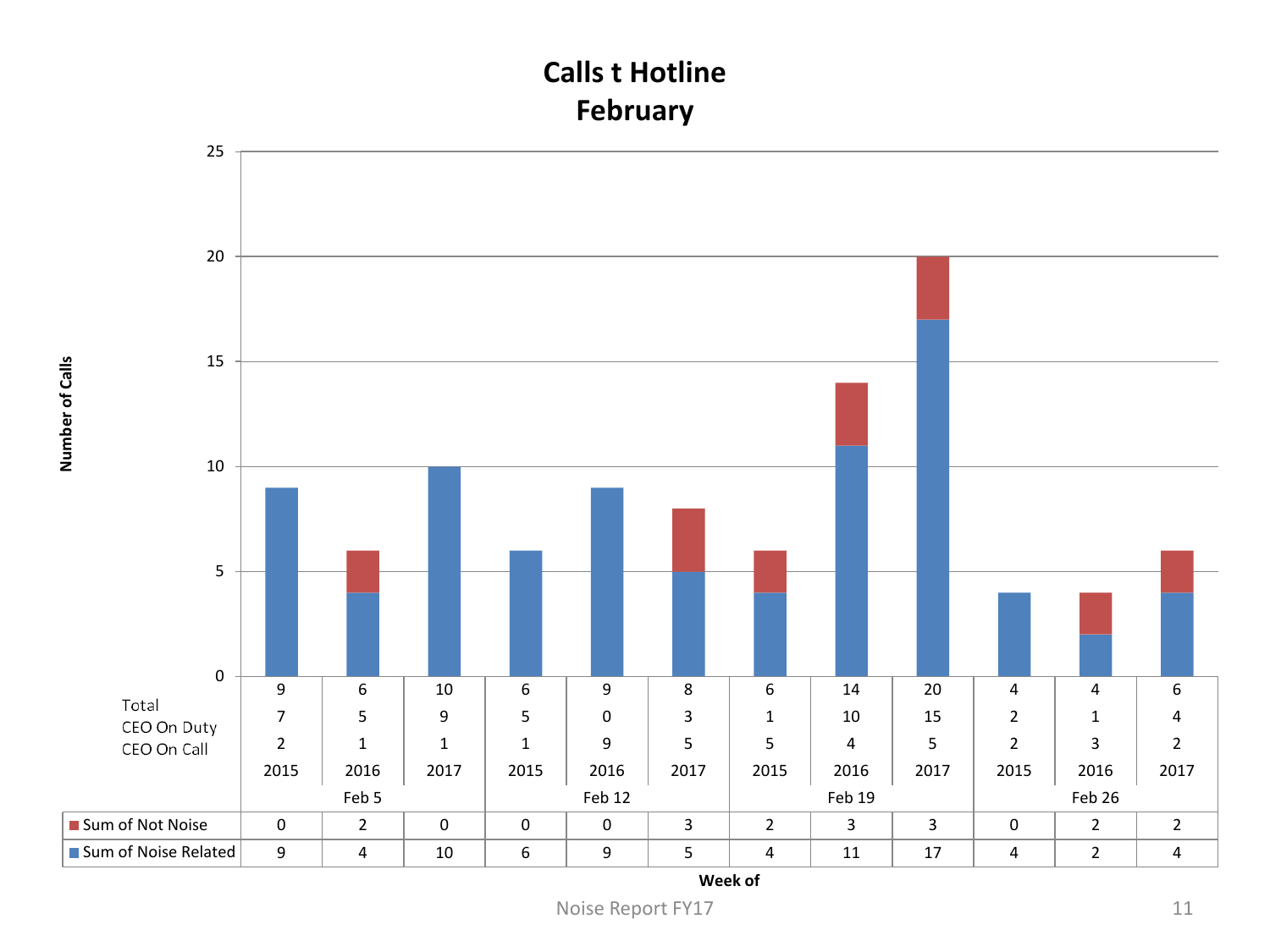## **Calls to Hotline March**



**Number of Calls**

Number of Calls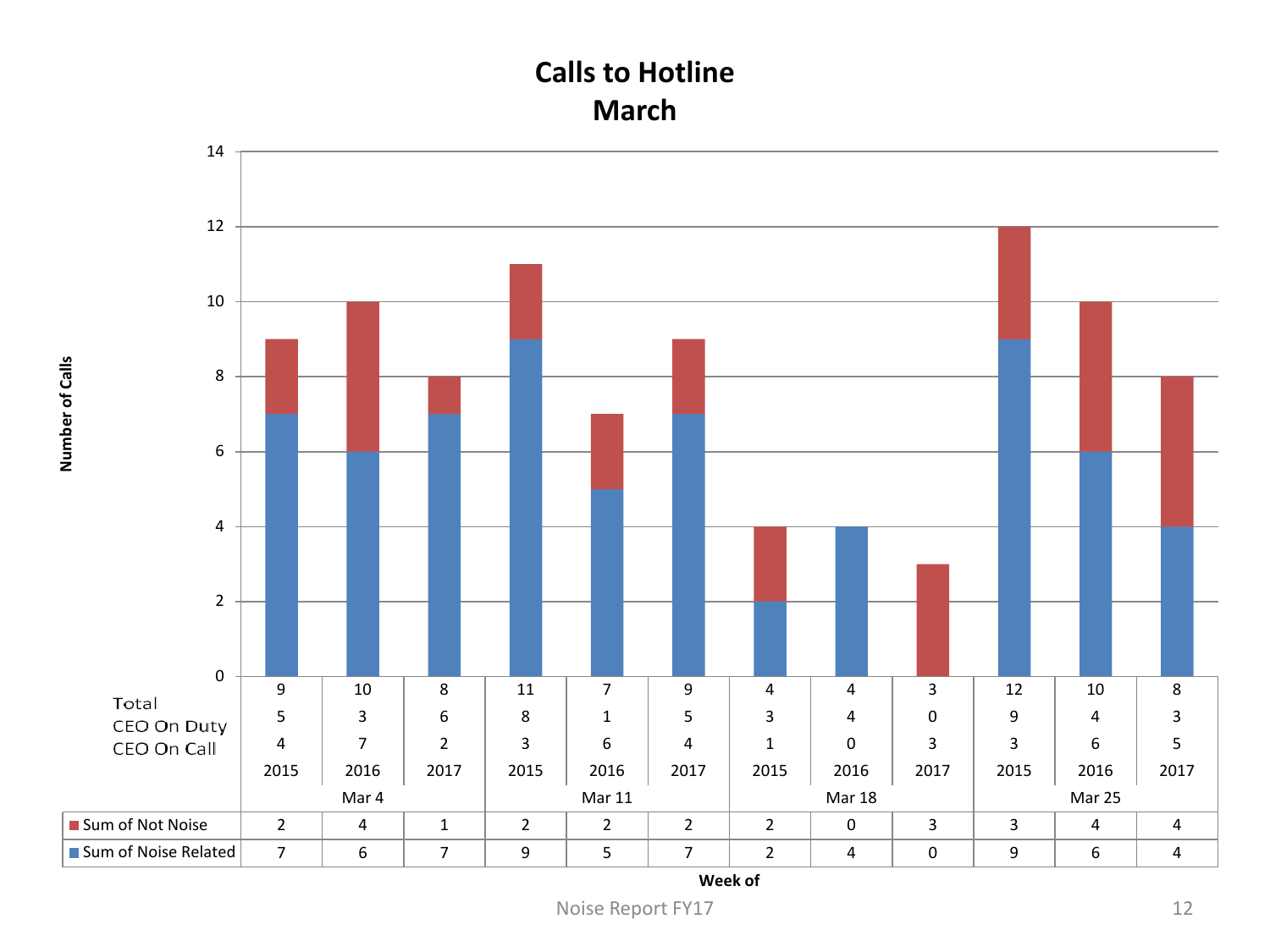

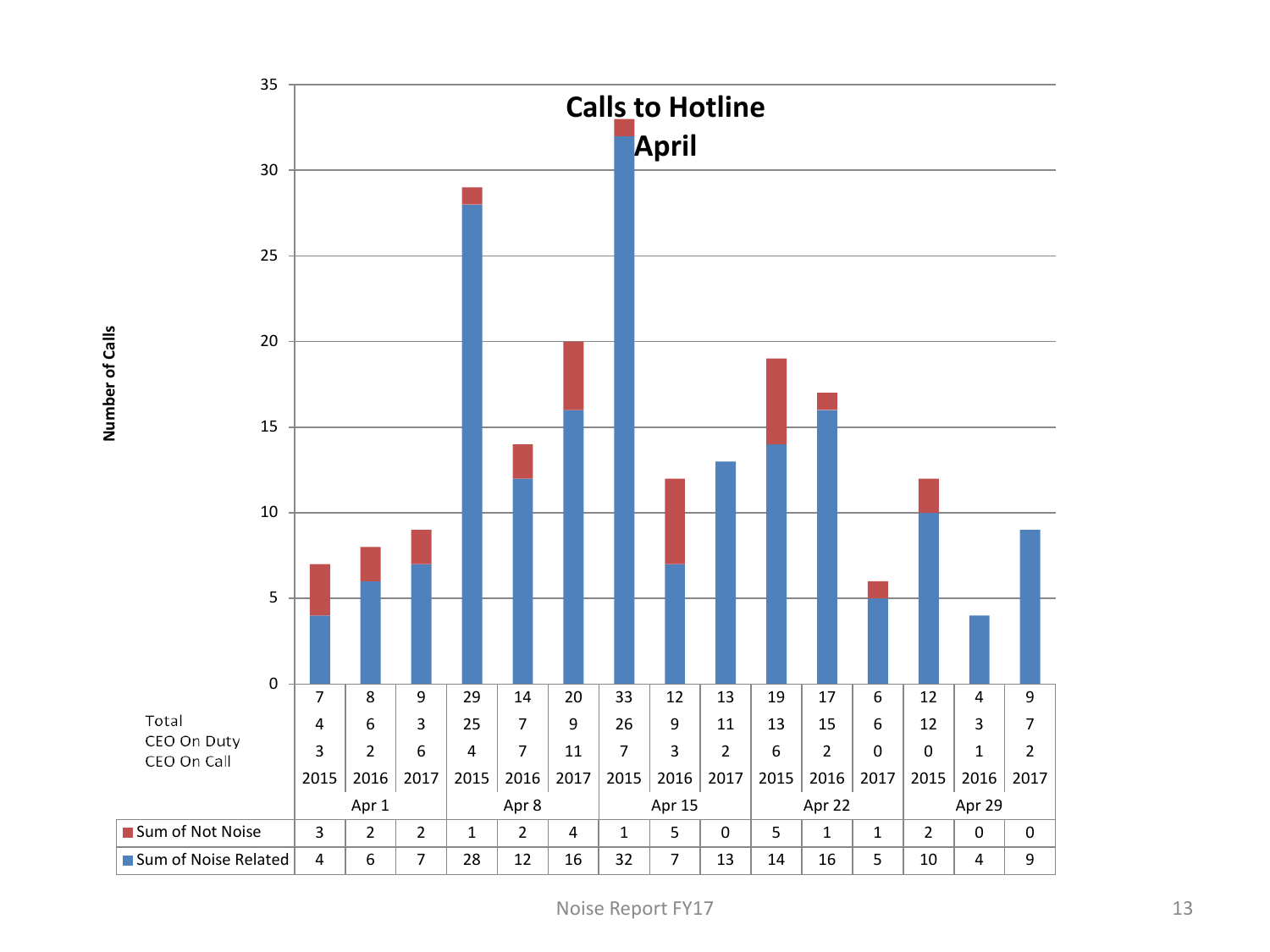## **Calls to Hotline May**



**Number of Calls**

Number of Calls

**Week Of**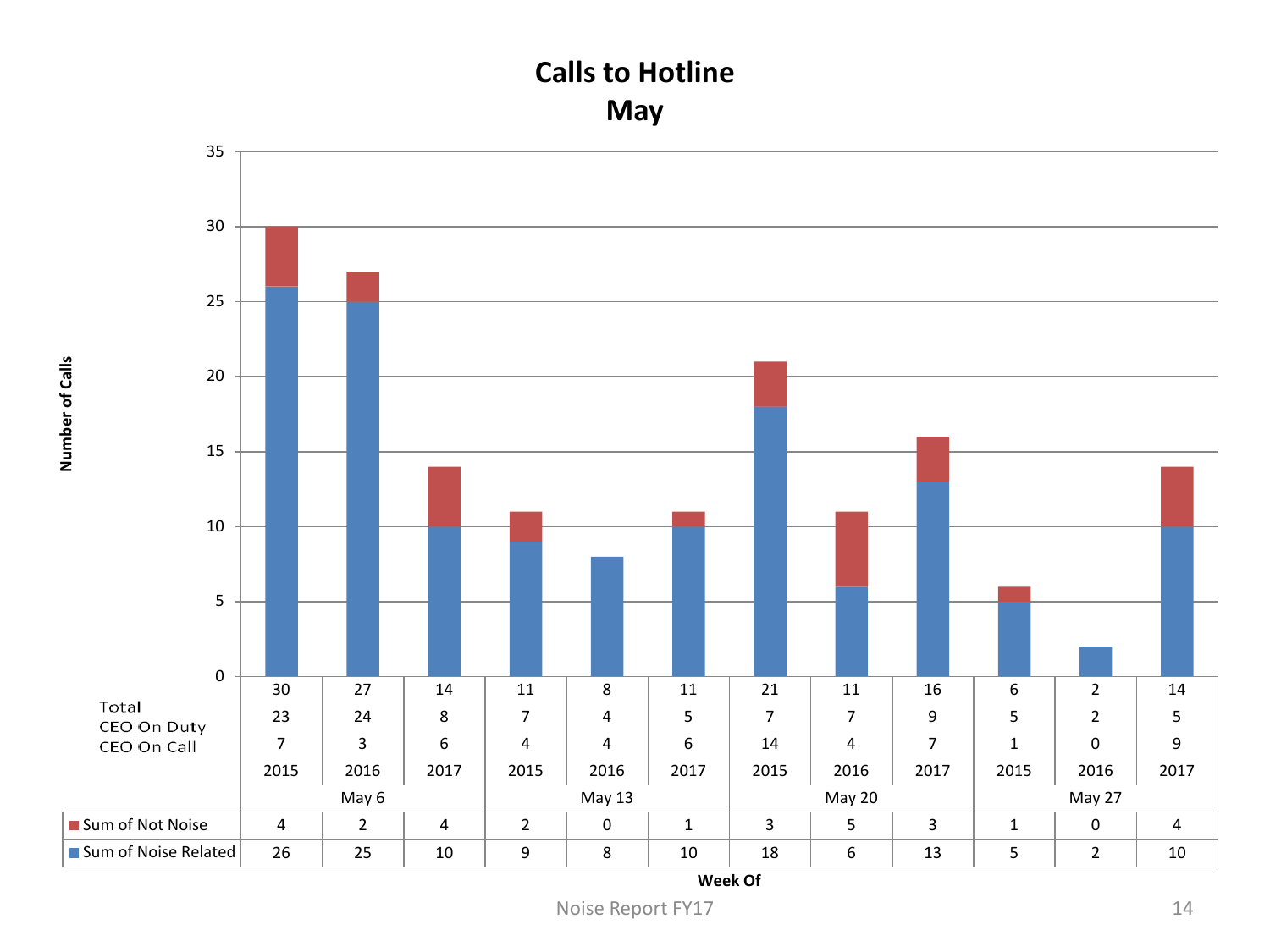#### **Calls to Hotline June**



**Number of Calls**

Number of Calls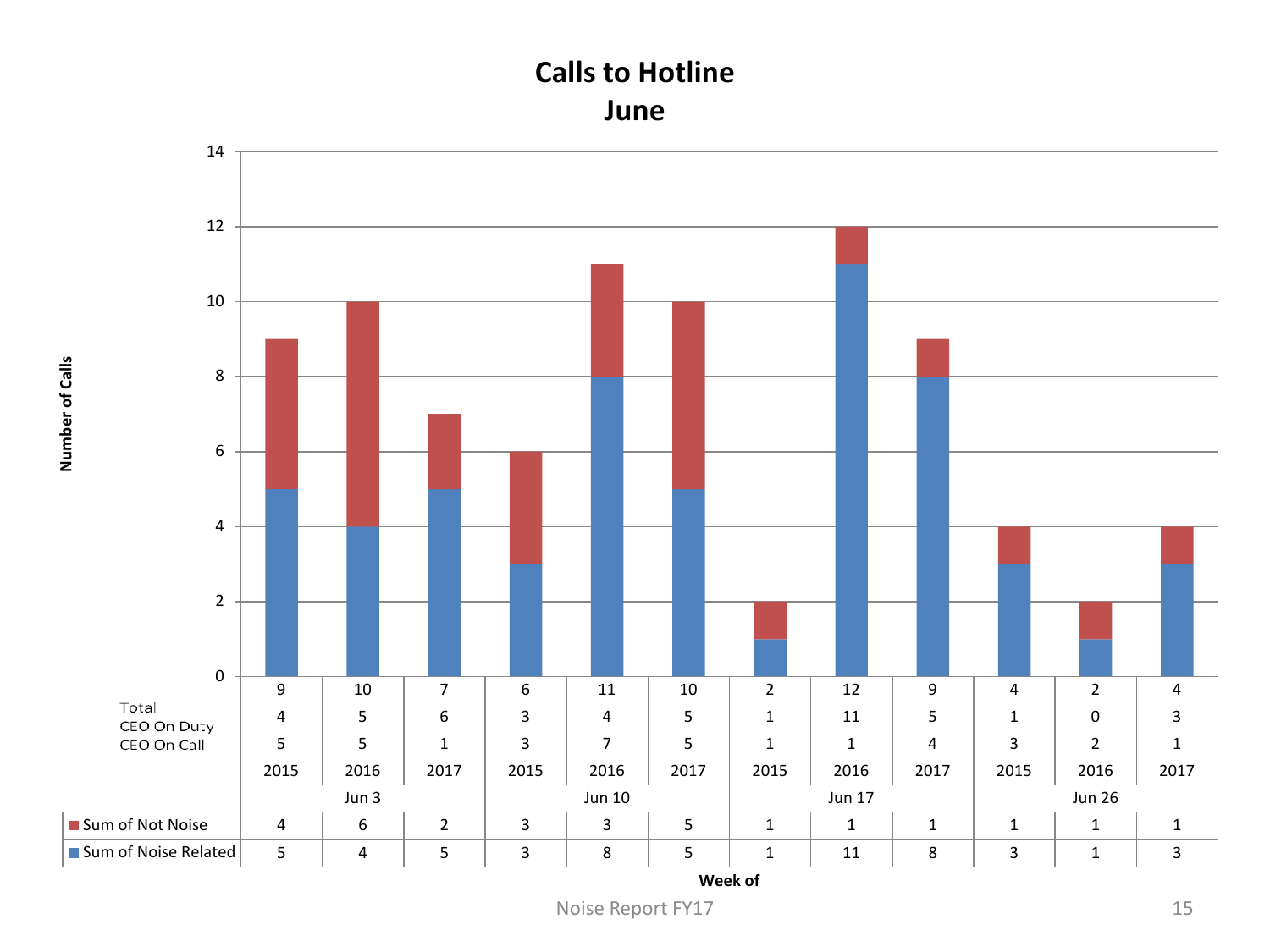## **Warnings and Municipal Infractions Issued July**

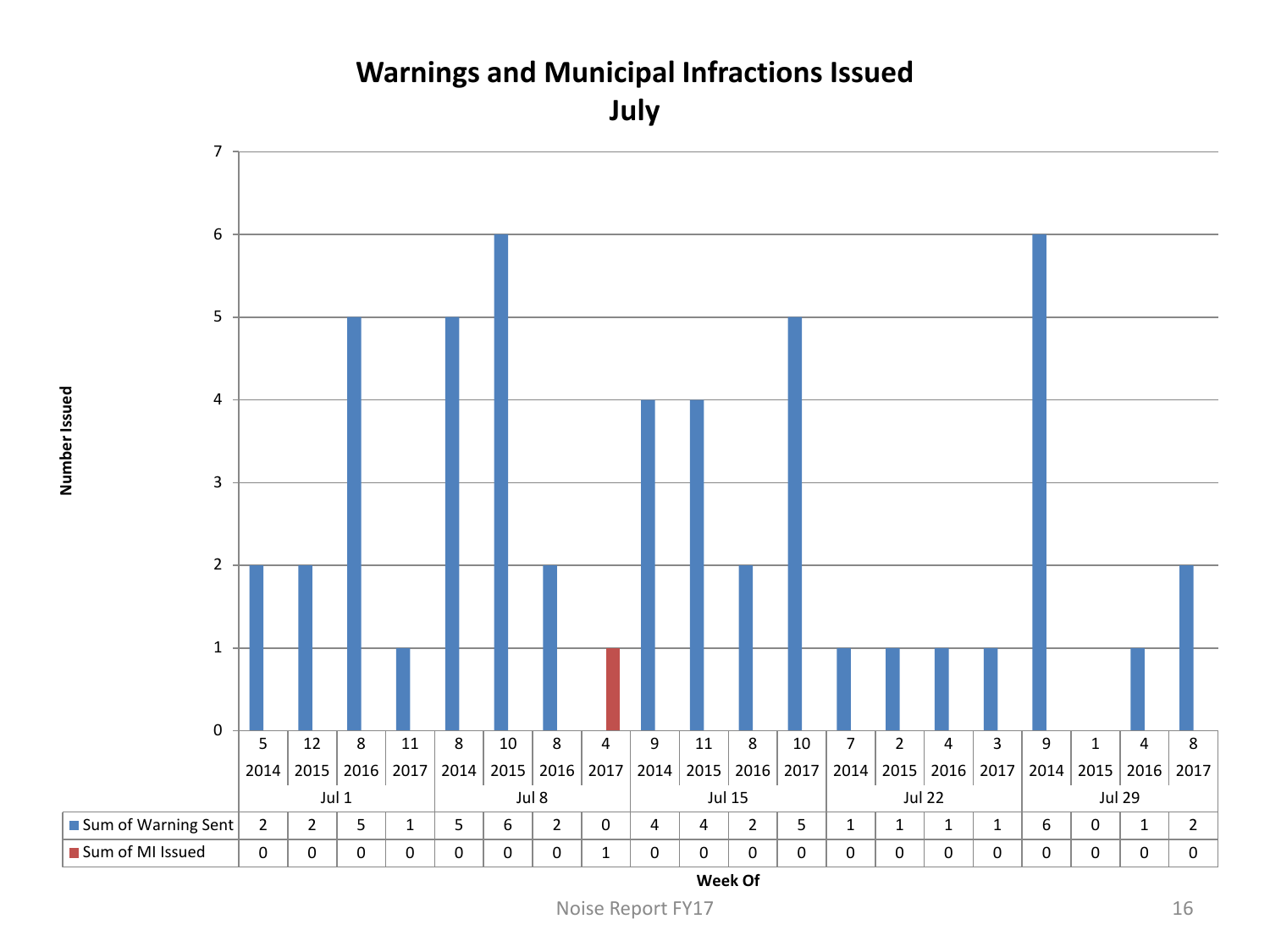## **Warnings and Municipal Infractions Issued August**

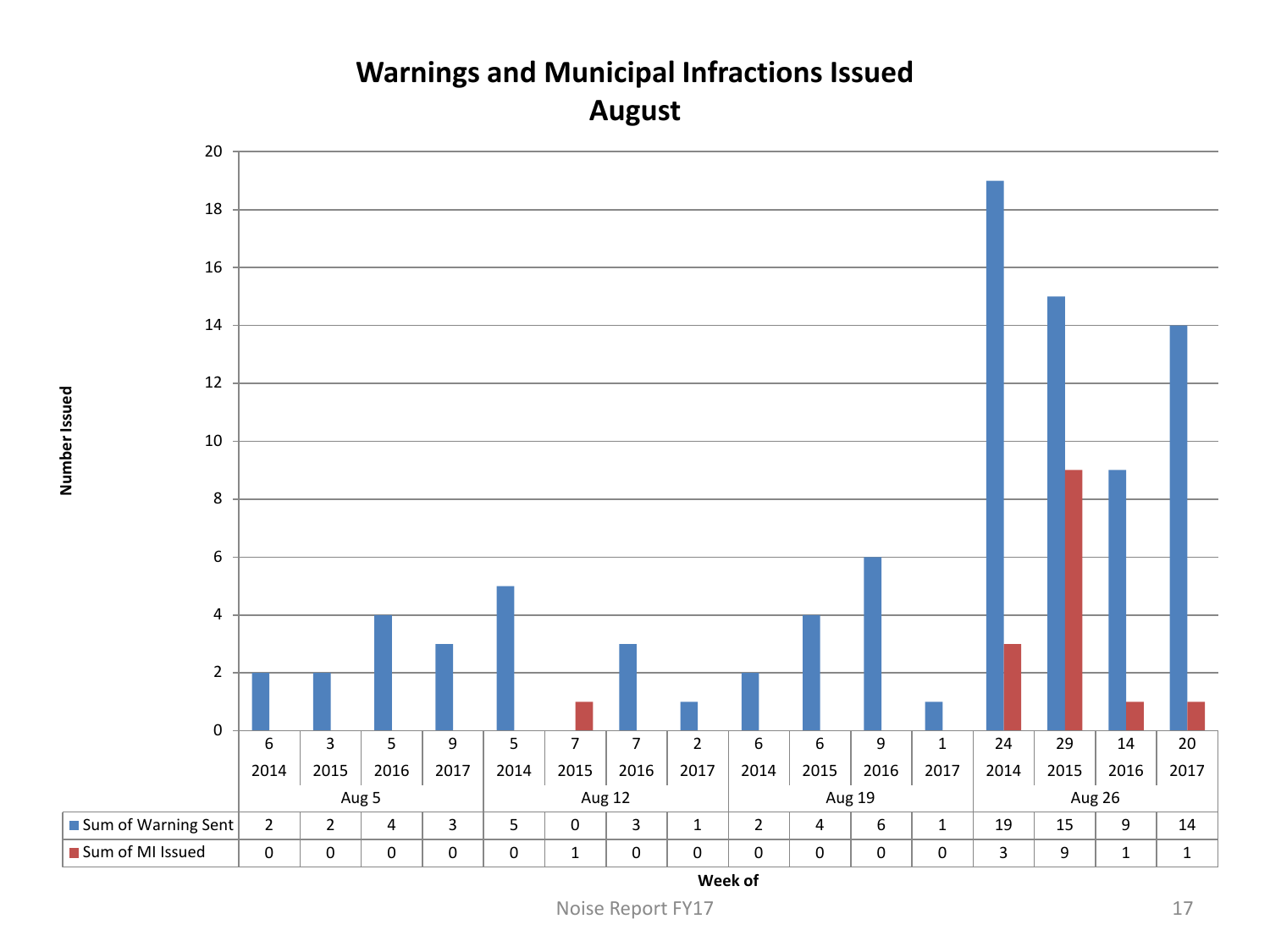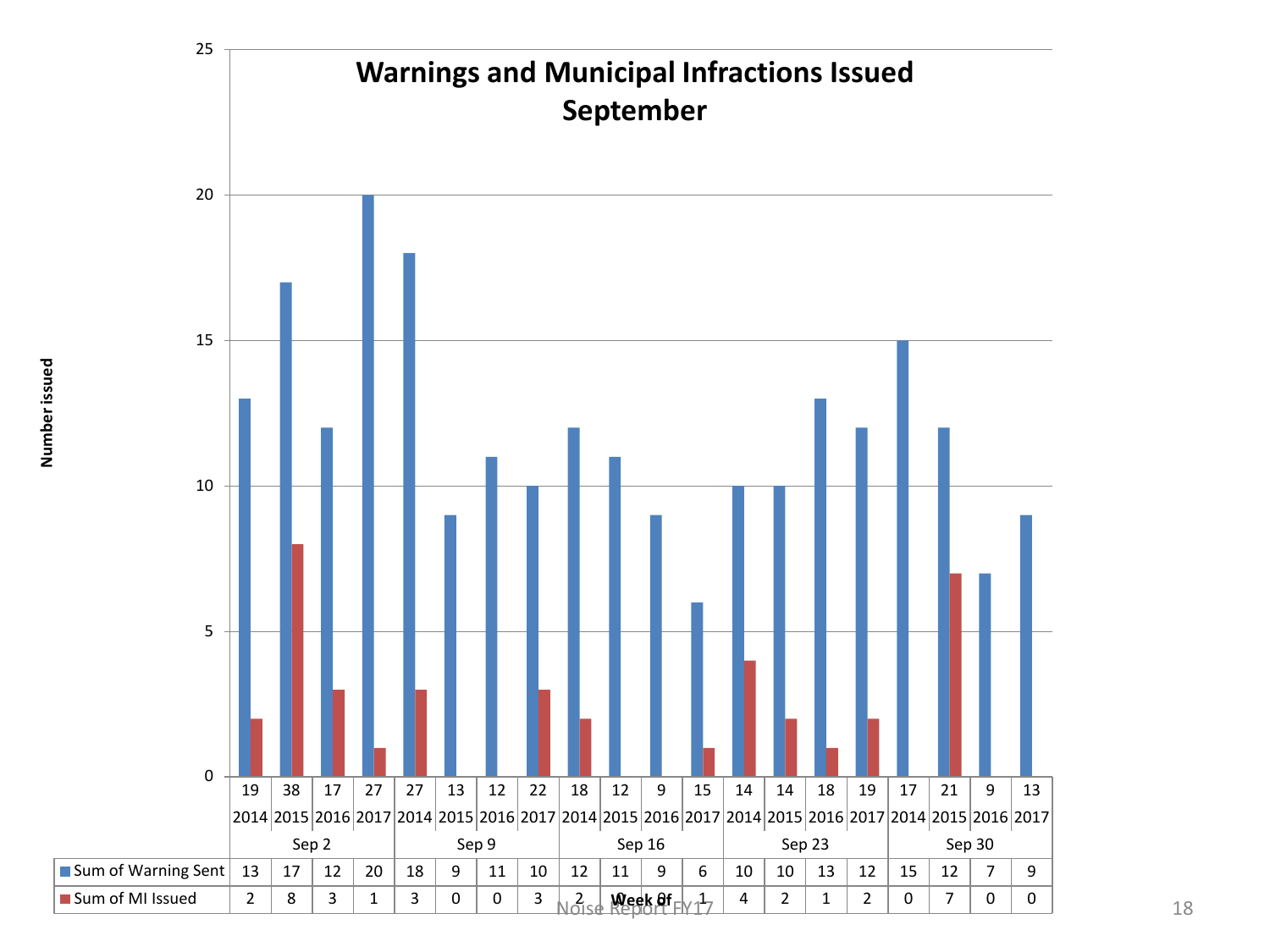## **Warnings and Municipal Infractions Issued October**

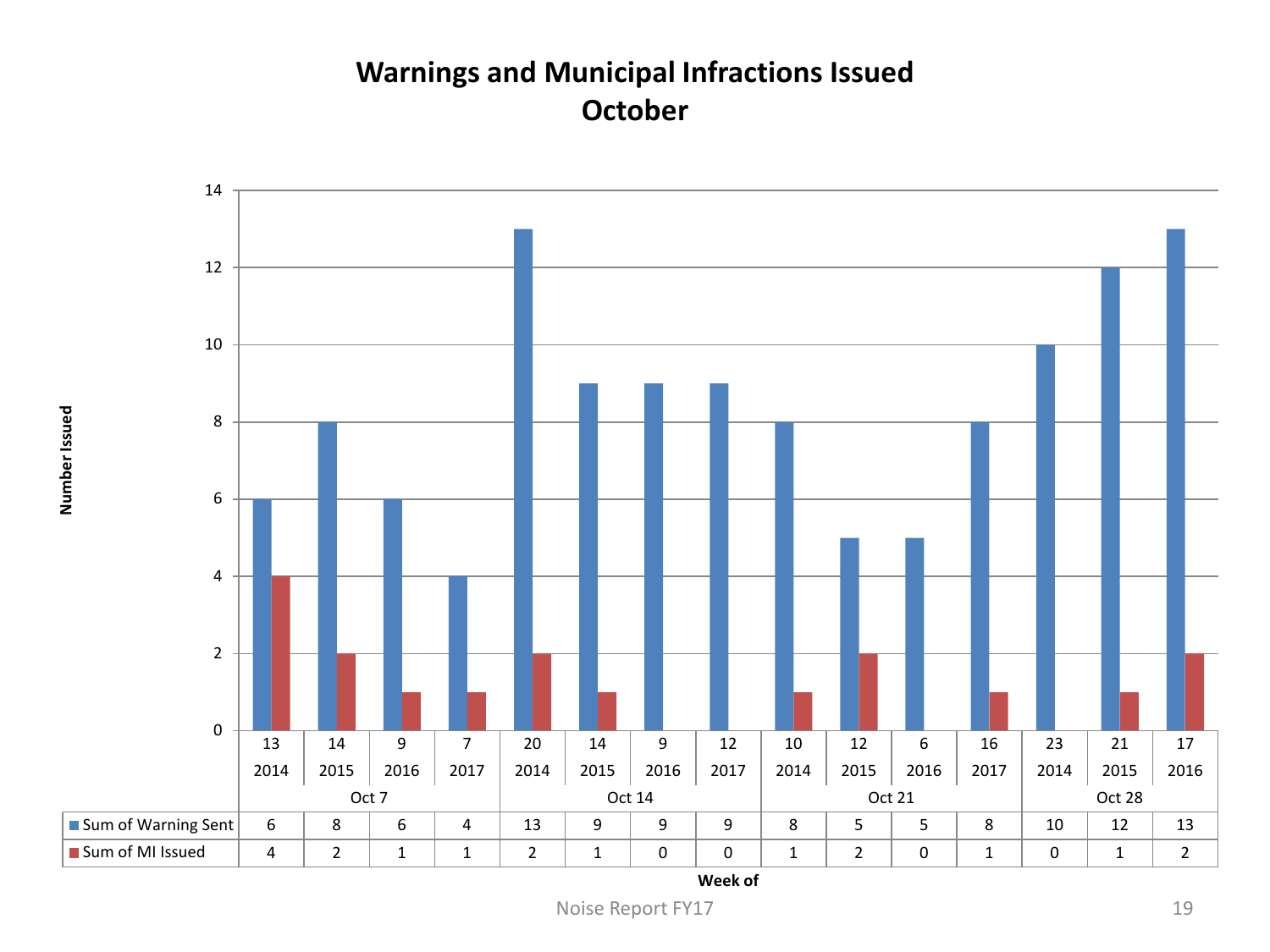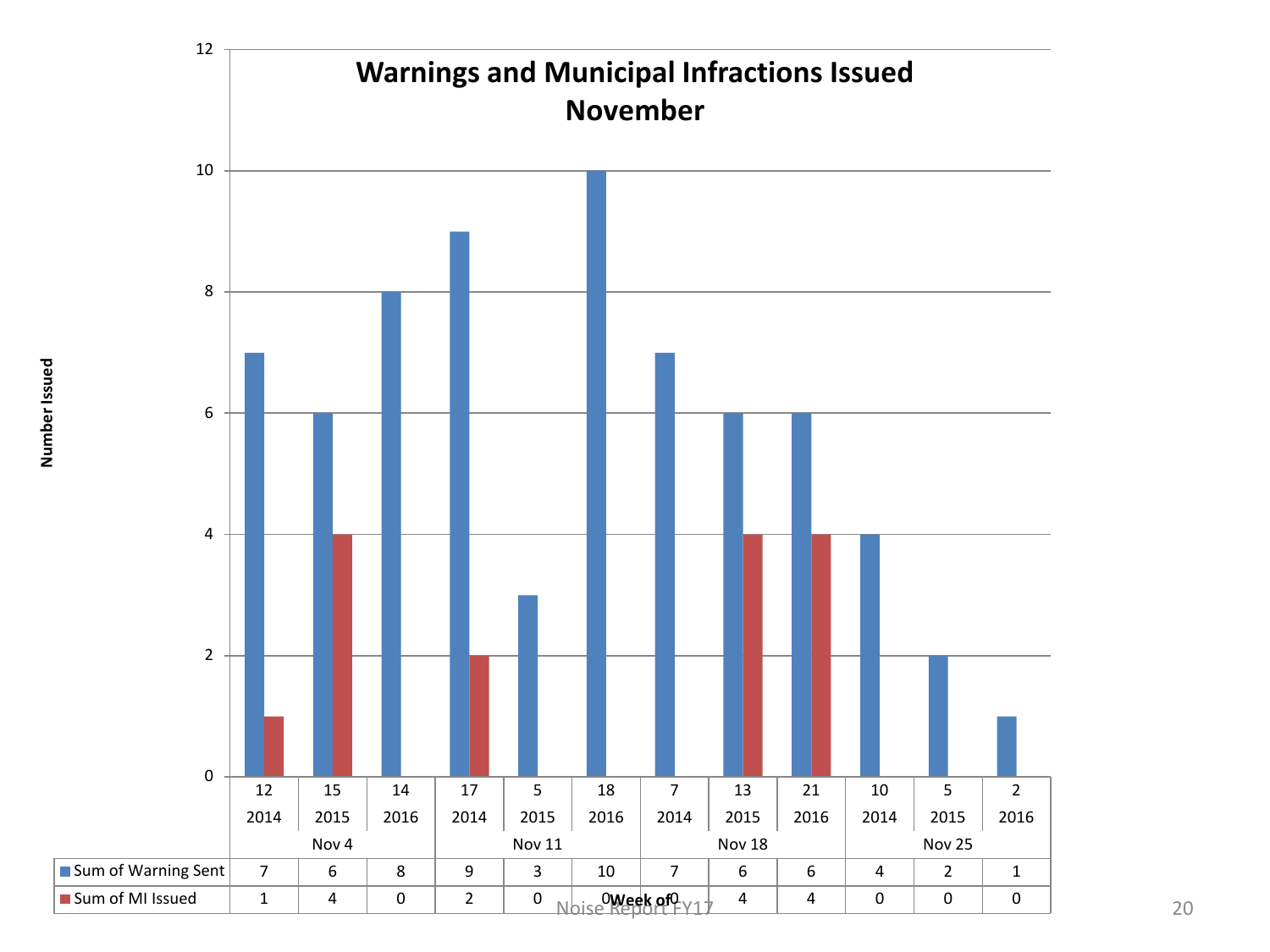#### **Warnings and Municipal Infractions Issued December**

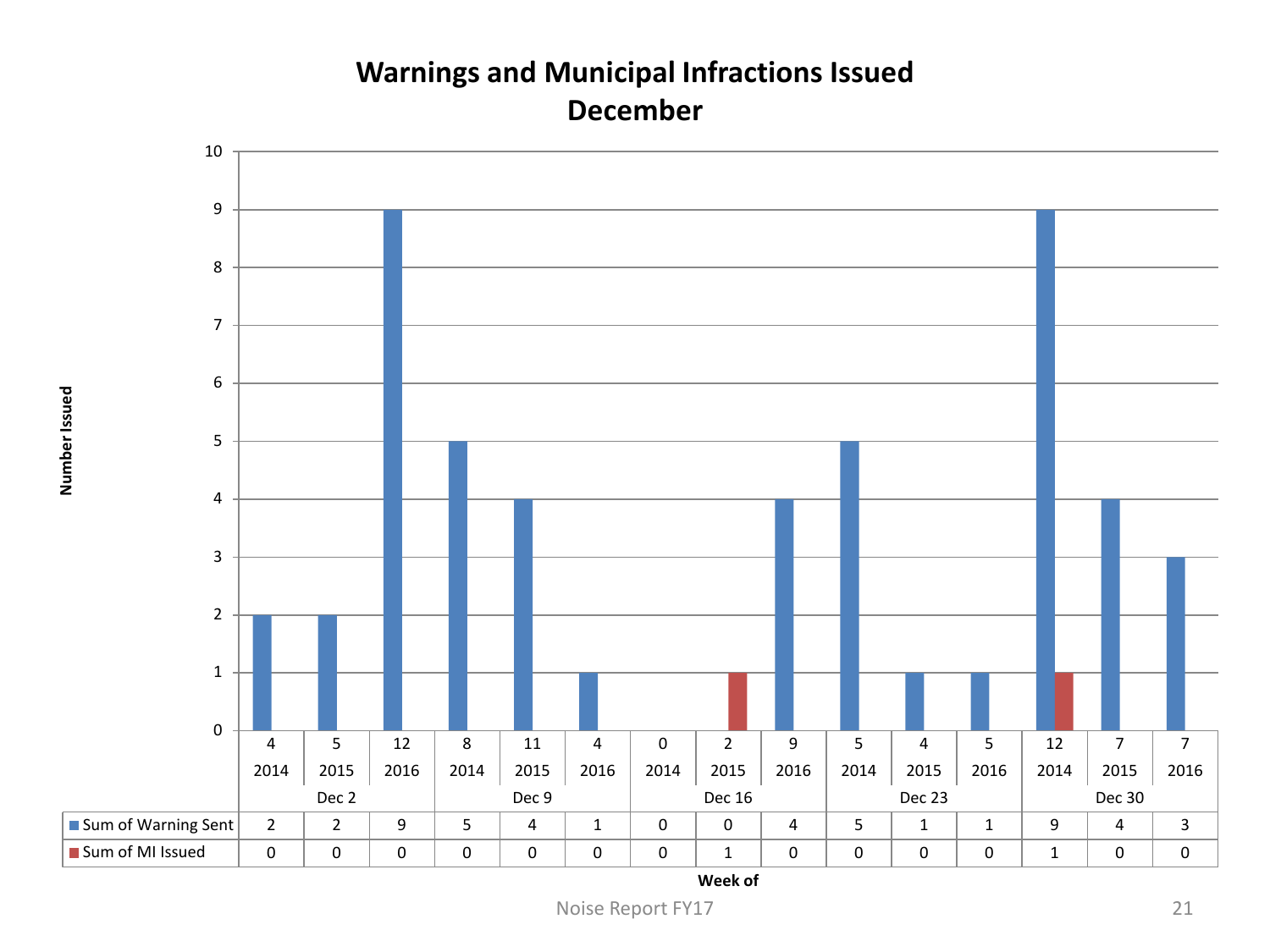

## **Warnings and Municipal Infractions Issued January**

Number Issued **Number Issued**

Noise Report FY17 22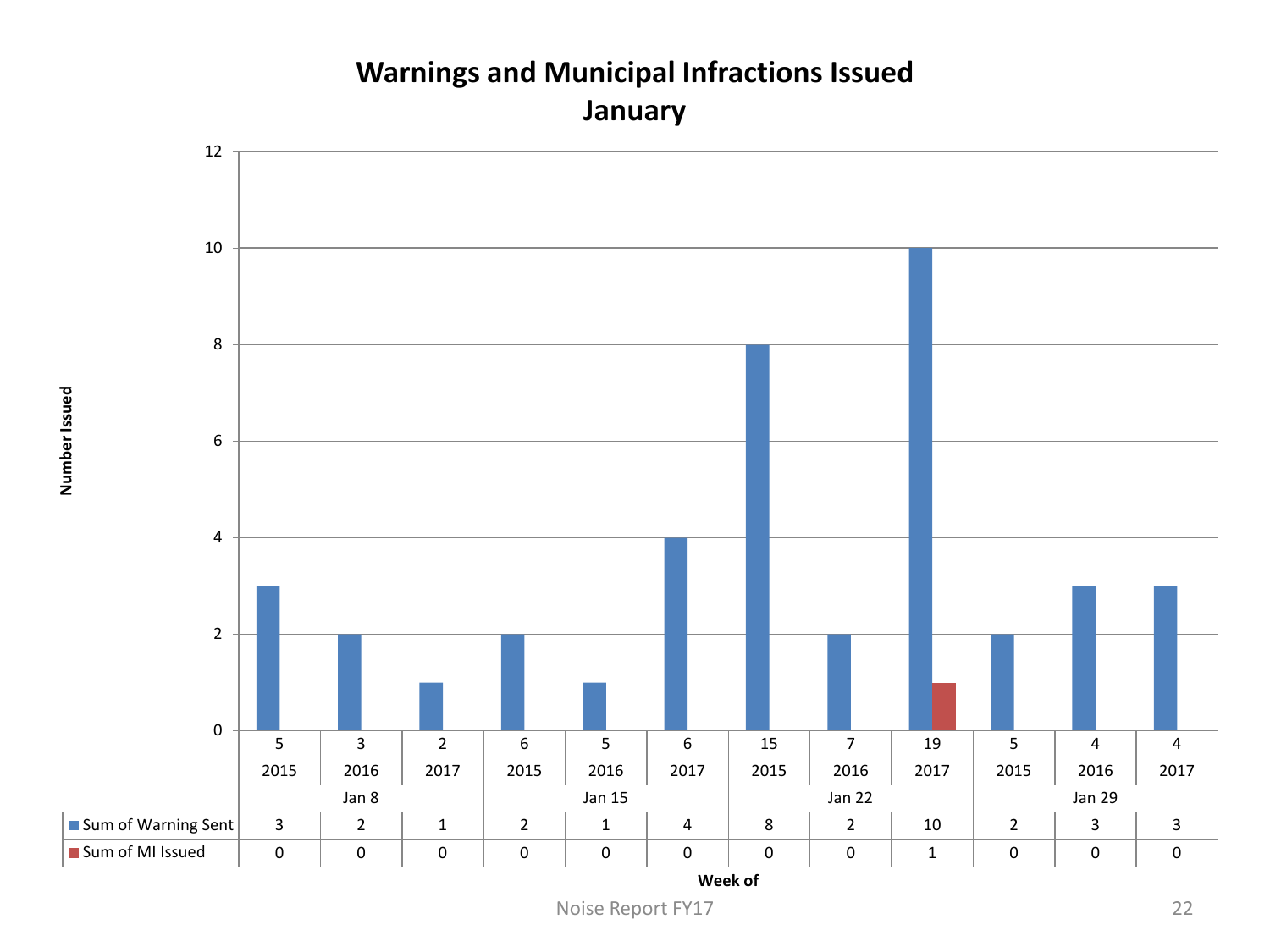## **Warnings and Municipal Infractions Issued February**

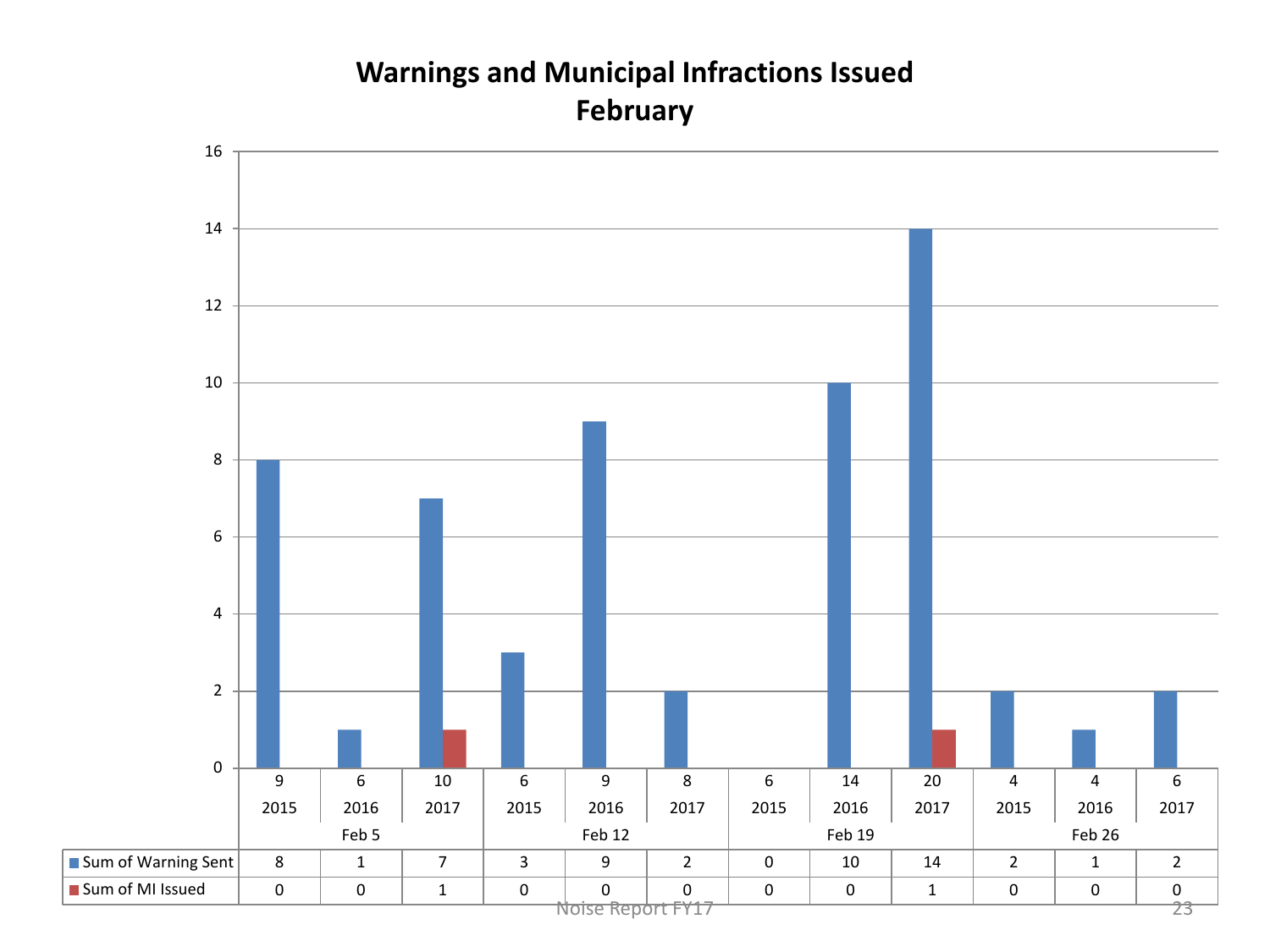#### **Warnings and Municipal Infractions Issued March**



**Week Of**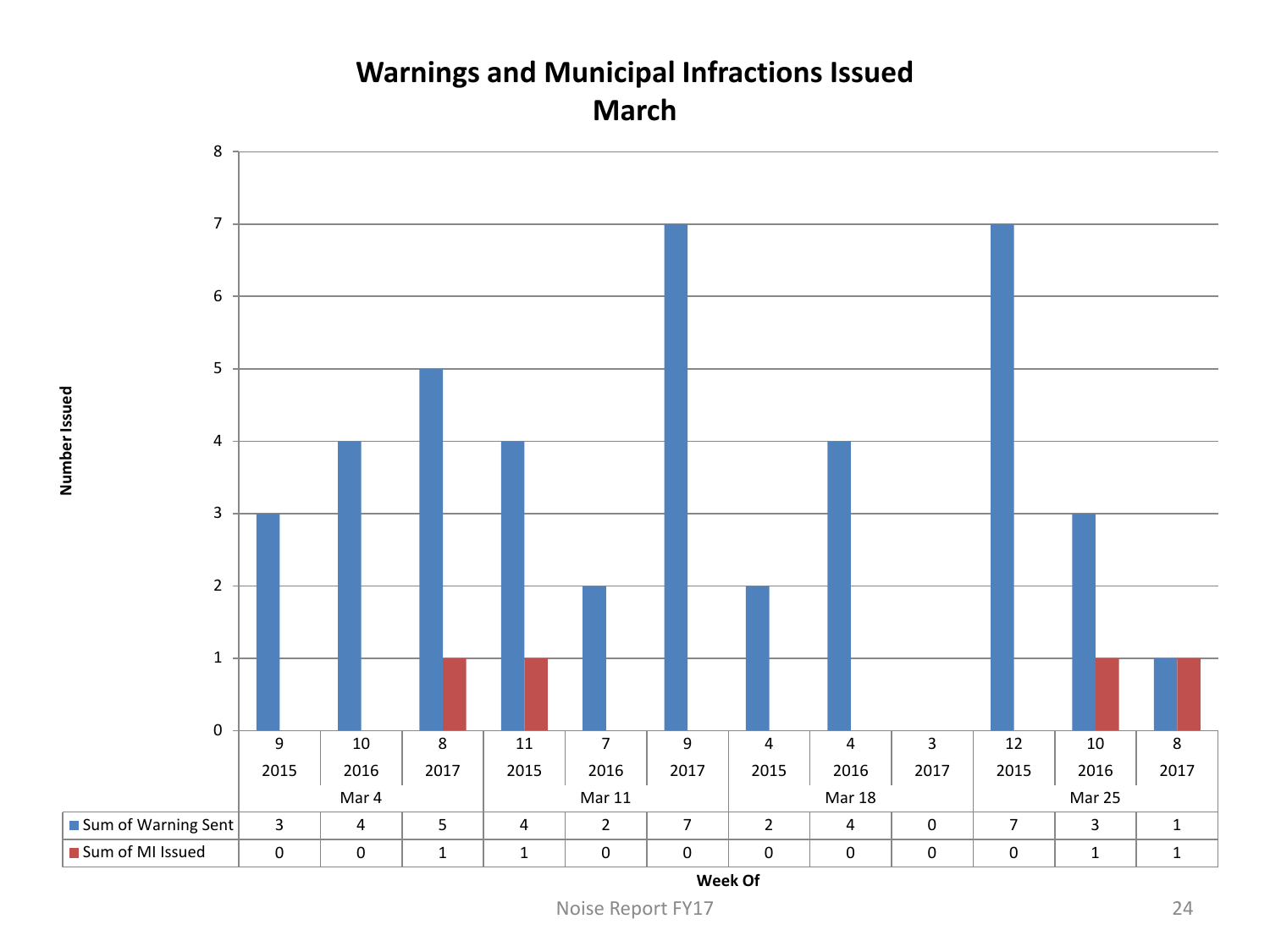

## **Warnings and Municipal Infractions Issued April**

Number Issued **Number Issued**

Noise Report FY17 25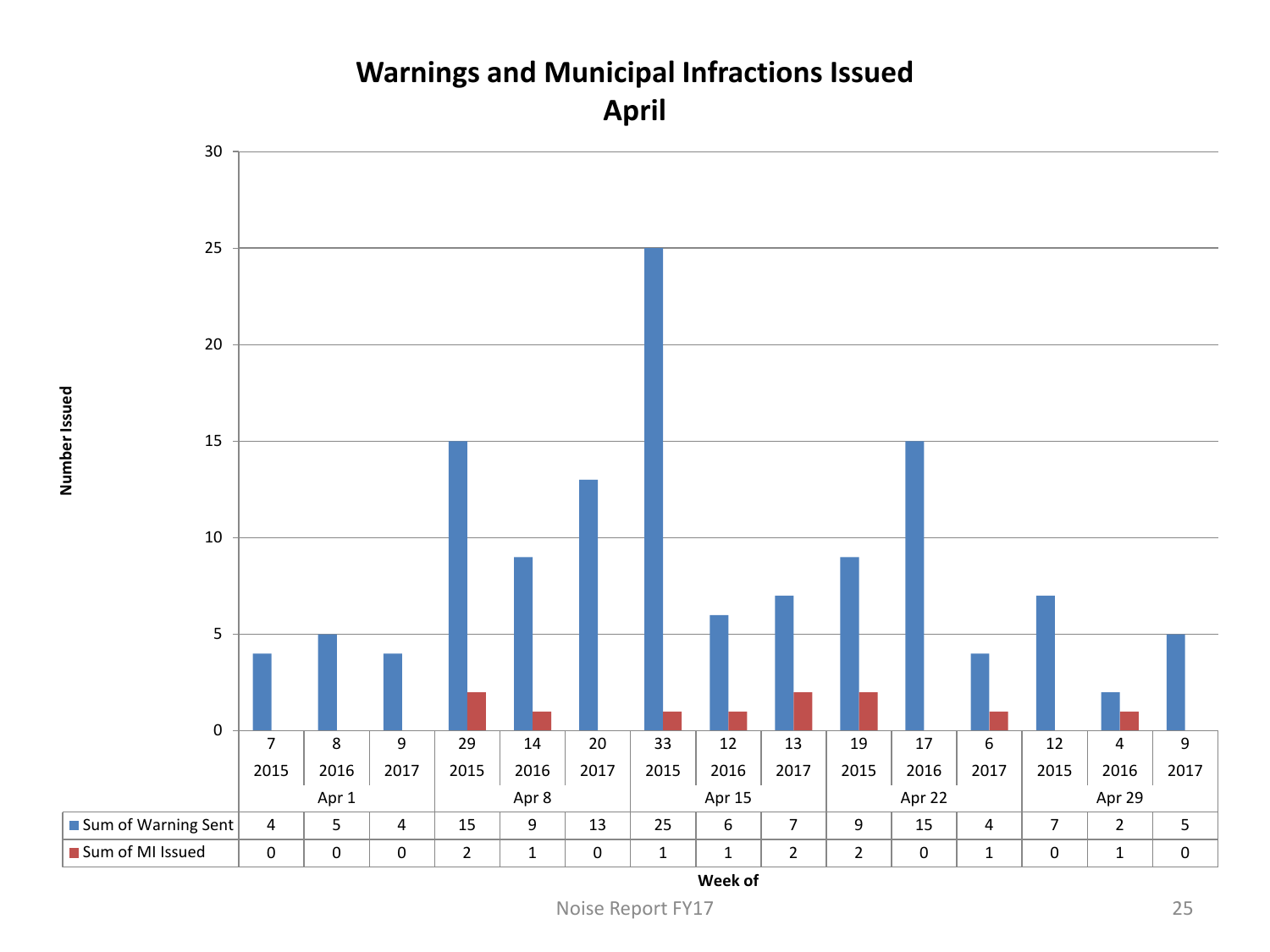## **Warnings and Municipal Infractions Issued**

**May**



**Week Of**

Noise Report FY17 26